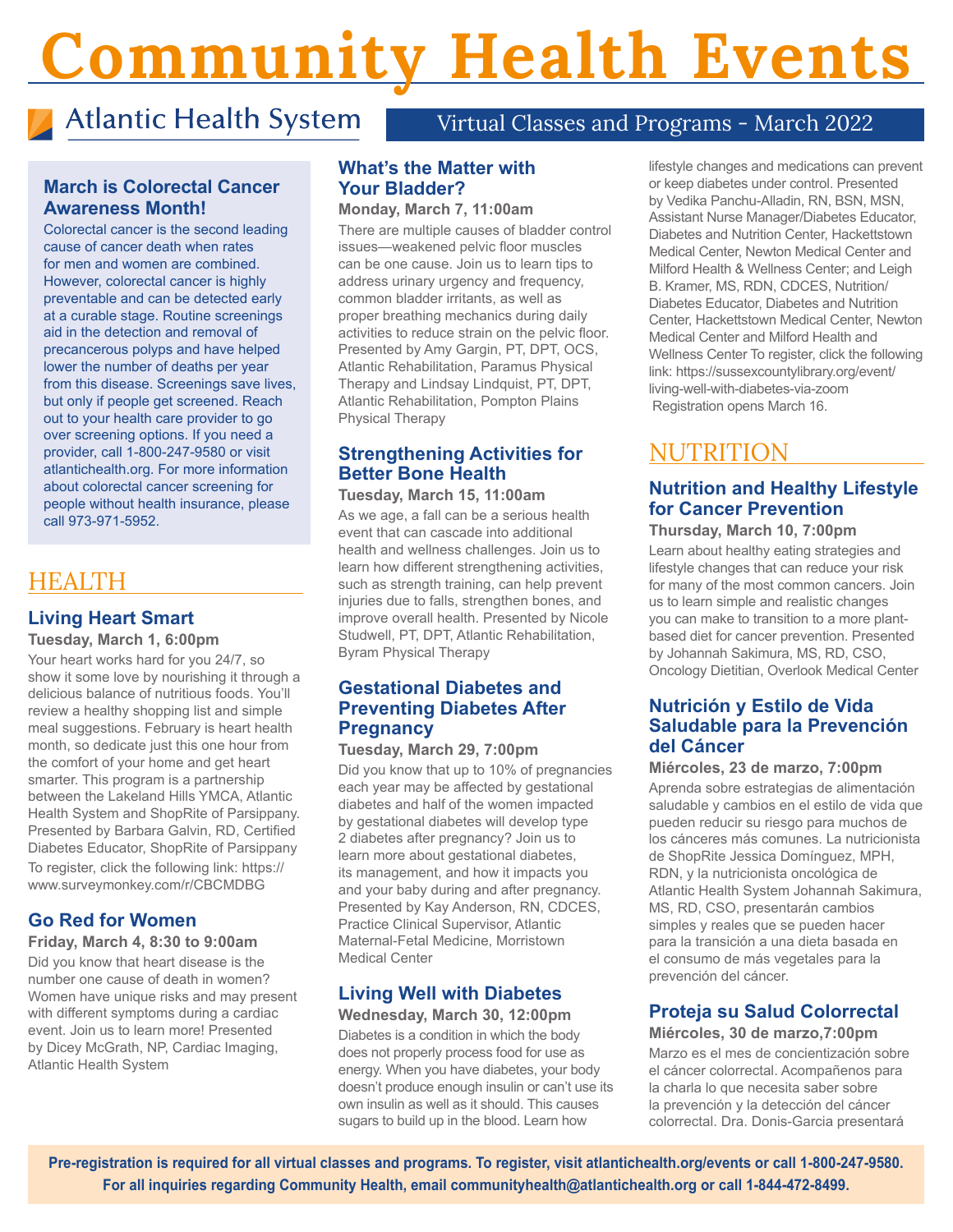una descripción general completa del cáncer colorrectal, incluyendo factores de riesgo, signos / síntomas de advertencia y recomendaciones para la detección temprana y la prevención. Este programa es gratis para el público. Todos son bienvenidos. Presentadora: Dra. Miriam Donis-Garcia, del Centro Medico de Morristown. Para obtener más información, llame al 973-971-5707. Regístrese con anticipación en https://tinyurl.com/2p8w4axx

# LIFE ENRICHMENT

# **The Great Flu Pandemic of 1918**

**Wednesday March 9, 12:00pm** 

In the spring of 1918, a mild flu season passed. In the fall, however, a new and highly contagious variant spread rapidly in the United States and worldwide. The flu was especially lethal to young adults. War time conditions in Europe created optimal conditions for exposure and infection, for military personnel and civilians alike. Known erroneously as the 'Spanish Flu', this pandemic would claim the lives of more than 675,000 Americans and nearly 50 million worldwide. Join us to learn more and how advances in medical technology enabled the H1N1 virus to finally be identified using tissue samples recovered in an extraordinary scientific expedition in Alaska. Presented by Robert Stead.

# **Safe Sitter® Babysitting Class**

#### **Saturday, March 19 and March 26, 10:00am to 1:00pm**

\$40 (includes manual and completion card) This program is open to those 11 to 14 years of age, and includes care of choking infant/child rescue, infant/child CPR, injury prevention/injury management, behavior management, safety for the sitter and childcare essentials and the skills of babysitting as a business. Pre-registration is required. To register, call 973-579-8653. Limited spots are available.

# Support Groups

# **COVID-19 Peer Support Group**

## **Wednesdays, 6:00 to 7:00pm**

During these challenging times, we're here to provide emotional support when you're struggling with the aftereffects of COVID-19. For more information, call 973-579-8573 or email jennifer.carpinteri@atlantichealth.org.

# **Healthy Aging Program at Atlantic Health System**

This free hotline provides phone and emailbased consultation and referral to community services and resources for seniors and caregivers. Call 973-971-5839, email healthyaging@atlantichealth.org, or visit atlantichealth.org, keyword "senior services"

#### **Grief and Loss Support Group Wednesdays, 12:00 to 1:00pm**

Have you lost a loved one recently and are having difficulties coping? Atlantic Health System offers a forum for you to meet with others experiencing loss. For more information, please call Julianna Cummings at 973-753-2718.

# **United Way Caregivers Coalition**

This coalition offers family caregivers support, information, resources, and education to help them with their vital role. The Caregivers Coalition has developed a range of responses and programs that are free and open to all, promote knowledge and action around critical issues, and provide access to help for unpaid family caregivers in our region. For more information, visit: https://caregiversupport. unitedwaynnj.org/

# **Ostomy Support Group**

**2nd Monday of the Month**

#### **7:00pm, Virtually**

For more information, contact Jo Ann Coar, MSN, RN-BC, A-GNP-C, CWOCN at 973- 831-5168.

# **CHILTON MEDICAL CENTER**

## **Arthritis Virtual Group**

For more information, call 1-844-472-8499.

## **Cancer Group**

For men and women who are newly diagnosed, in treatment and up to two years post treatment. For more information, call 973-831-5311.

# **Diabetes Education And Group**

For more information, call 973-831-5229.

## **Stroke Virtual Group**

**3rd Thursday of the Month 1:00 to 1:30pm** For more information, call 973-831-5385.

## **Ostomy Support Group of North Jersey**

For more information, call 973-831-5168 or 973-831-5303.

# **MORRISTOWN MEDICAL CENTER**

# **Better Breathers Club**

For more information, call 1-800-247-9580.

# **Breast Cancer Support Group**

**2nd Wednesday of the Month**

**12:30 to 1:30pm, Virtually via Zoom** Open to those who have been diagnosed with Breast Cancer and are currently receiving or completed treatment. Facilitated by Dorothy Coffey, LCSW, OSW-C, and Breast Nurse Navigator Karen DeRenzi, BSN, RN, OCN, ONN-CG. Call 973-971- 5169 for registration and information.

## **Diabetes Self-Management Education Program**

For information or to schedule an appointment, call 973-971-5524.

## **Diabetes Virtual Group**

**3rd Tuesday of the Month 7:00 to 8:00pm** For more information, call 973-971-5524.

# **Heart Failure Virtual Group**

For more information, call 973-971-7061 or 973-971-7901.

## **Male Caregiver Group**

For more information, call Alzheimer's NJ at 1-888-280-6055.

**Overeaters Anonymous**

For more information, all 973-960-1564.

# **Post Cancer Treatment Group**

**1st Tuesday of the Month 12:00 to 1:30pm** To register, call 973-971-5169.

# **Stroke Virtual Group and Stroke Caregivers Meeting**

**Survivor meeting:**  3rd Thursday of the month, 2:00 to 3:00pm **Caregiver meeting:**  3rd Thursday of the month, 1:00 to 2:00pm

**All member meeting:** 

1<sup>st</sup> Thursday of the month, 2:00 to 3:00pm For more information, call 973-971-4412.

# **Survivorship Series**

**3rd Tuesday of the Month 1:00 to 2:00pm, Virtually via Zoom**

Do you enjoy reading and having interactive discussions with others? Connect with other cancer survivors and find some common themes in what defines survivorship. Facilitated by Dorothy Coffey, LCSW, OSW-C. Call 973-971-5169 for information and selected monthly readings.

**Pre-registration is required for all virtual classes and programs. To register, visit atlantichealth.org/events or call 1-800-247-9580. For all inquiries regarding Community Health, email communityhealth@atlantichealth.org or call 1-844-472-8499.**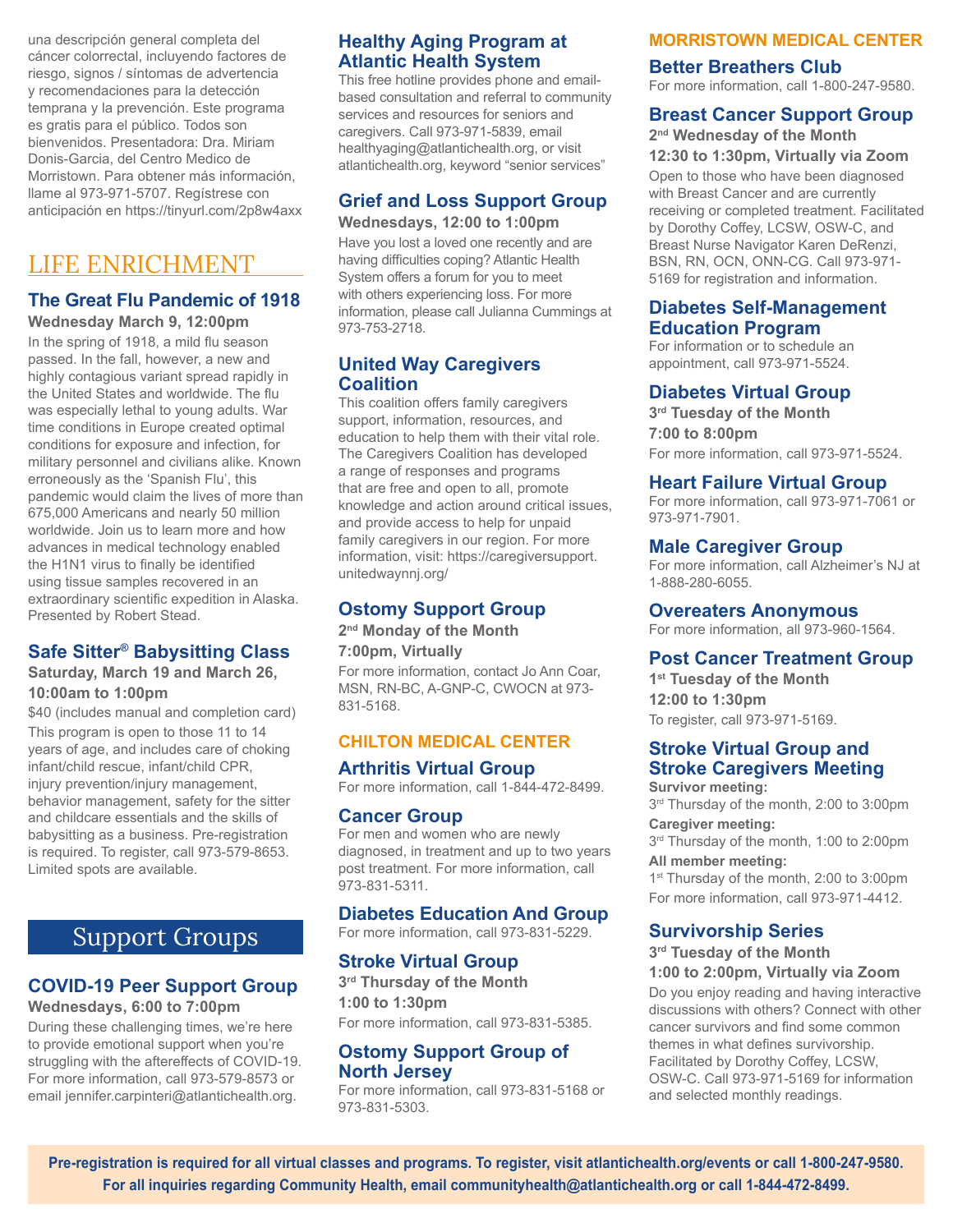# **Younger-Onset Alzheimer's Virtual Group**

For those diagnosed at age 65 or younger. For information, call Suzanne at 973-580- 0697 or Alzheimer's NJ at 1-888-280-6055.

## **OVERLOOK MEDICAL CENTER**

#### **Cancer Group**

The Carol G. Simon Cancer Center at Overlook Medical Center offers free programs for patients and their caregivers both during and after treatment. Programs include support groups and integrative programs like Yoga, Qigong, Meditation and Stress Management. For more information, call Michele Wadsworth at 908-522-6168.

# **Caregiver Programs**

Thomas Glasser Caregivers Center at Overlook offers free programs for caregivers, including Qigong, art and music therapy. For information, call 908-522-6348.

# **Ostomy Group**

Supported by the Union County Chapter of the OAA. For more information, call 908- 522-4652.

# **Pain Group**

For those affected with chronic pain. For more information, call 908-665-1988.

# **Stroke Virtual Group**

**2nd Thursday of the Month 12:00 to 1:00pm** For more information, call 908-522-5933.

## **NEWTON MEDICAL CENTER**

## **Better Breathers Club**

A program by the American Lung Association for people with chronic lung disease and their loved ones. To register, call 973-579-8373.

#### **Cancer Group**

For those living with or affected by cancer, meets every month. To preregister and for meeting location, call 973-579-8620.

## **Diabetes Group**

Offering mutual support and education for adults with diabetes, including a discussion of a variety of issues. Preregistration is required, call 973-579-8341.

# **Stroke Virtual Group**

**4th Tuesday of the Month 5:00 to 6:00pm** For more information, call 973-579-8620.

## **HACKETTSTOWN MEDICAL CENTER**

#### **Better Breathers Club**

Discuss pulmonary disease and learn how to best manage your chronic lung disease. To register, call 908-979-8797.

#### **Diabetes Group**

Offering mutual support and education for adults with diabetes, including a discussion of a variety of issues. Preregistration is required, call 908-441-1258.

#### **Healthy Hearts Group**

For people with any form of cardiac disease. To register, call 908-850-6819.

# **Stroke Virtual Group**

**4th Tuesday of the Month 5:00 to 6:00pm** For more information, call 973-579-8620.

# Information About COVID-19

Visit atlantichealth.org for great information about Atlantic Health System's response to COVID-19. Know how to protect yourself, the signs and symptoms of the virus, what to do if you are sick, as well as resources and the latest updates on visitor policies, elective procedures and events.

## **COVID-19 Community Support Line**

The COVID-19 Community Support Line is available to all members of our community experiencing symptoms of COVID-19 or looking for additional support. A highly-trained Atlantic Health System nurse will answer your call, consult with you, and direct you to the resources you need. This support line is open Monday to Friday from 8:00am to 4:00pm by calling 973-494-9585, OPTION 3.

# **Register for COVID-19 Vaccine Appointment**

Atlantic Health System invites community members to schedule an appointment for the COVID-19 vaccine by visiting atlantichealth.org/covidvaccine. You'll be asked a series of questions about the patient's eligibility. Then, you'll pick a date and time and provide the patient's information. Be sure to enter an email or mobile phone number to receive an appointment confirmation.